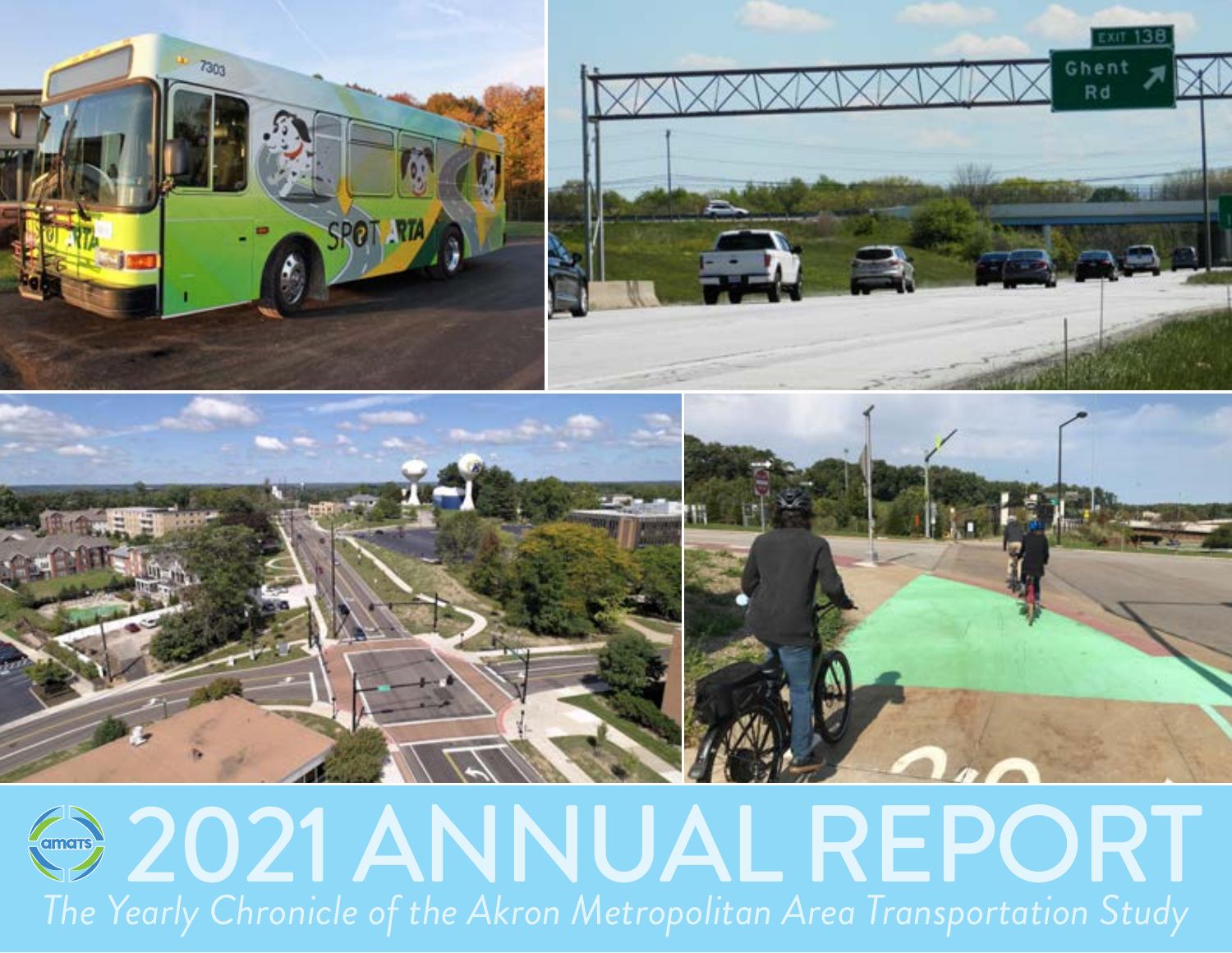**Small Steps** 

At the end of 2021, I completed my second year as chairwoman of the Policy Committee of the Akron Metropolitan Area Transportation Study (AMATS). I ended my tenure with a strong sense of pride in the agency's accomplishments and a growing sense of hope. The former was due to the significant achievements of AMATS during another challenging year of an ongoing health crisis. The latter was due to the realization that life was beginning to take a few small steps back to normality beginning with the resumption of in-person meetings of AMATS' three committees in the summer.

Live committee meetings were a small step to be sure. Another step was the resumption by agency personnel of regular office hours after a move into new offices in the PNC Building in downtown Akron in July.

Unfortunately, the brief periods of hope that I experienced following these steps were quickly tempered by the back-to-back appearances of the Delta and Omicron variants of the COVID virus. It was heartening to me that, even in the face of these variants, the mission of AMATS as the area's federally designated metropolitan planning organization continued largely unabated. This accomplishment was no doubt due to the dedication of the agency's staff of professionals and the committee membership.

The approval by AMATS of a new, updated regional transportation plan was the most significant accomplishment by the agency in 2021. In May, the AMATS Policy Committee unanimously approved Transportation Outlook 2045, a nearly \$8 billion longrange transportation plan for the region. Transportation Outlook 2045 identifies regional transportation needs and presents funding recommendations for highway, public transportation, and bike and pedestrian projects over the next 24 years.

The agency also approved significant updates to the AMATS Funding Policy Guidelines in September. These revisions clarified how project sponsors may seek funding from the Surface Transportation Block Grant (STBG), Resurfacing, Congestion Mitigation Air Quality (CMAQ), and Transportation Alternatives Set-Aside (TASA) funding programs. These programs are administered by AMATS on behalf of the Greater Akron area.

These new funding guidelines also created the Project Delivery Incentive Program (PDIP), which provides incentives for sponsors to deliver their projects in a specified timeframe. At almost the same time, the agency was suddenly faced with deciding how to utilize \$4 million available to the region under federal COVID-19 relief funds.

Other accomplishments during the year included Bike-N-Brainstorm events and the ongoing progress of the AMATS Connecting Communities Program to promote regional connectivity.

Our 2021 Annual Report presents the agency's many accomplishments throughout the course of another difficult year. It was an honor for me to lead the AMATS Policy Committee during this time. I am certainly proud of how the agency pursued its mission to provide quality transportation planning for the Greater Akron area.

I am certain that after you read this report, you will feel the same sense of pride.

ImdaS.Clark

Linda S. Clark 2021 AMATS Policy Committee Chairwoman Village of Mantua Mayor



# **Table of Contents**

| Transportation Outlook 2045 2<br>Bike-N-Brainstorms.<br>3<br><b>Connecting Communities Planning Grant</b><br>3<br>Program .<br>State Route 59 Alternative Transportation<br>З<br>City of Stow City-Wide Connectivity Plan<br>$\overline{\mathcal{A}}$<br>5<br>.<br>${\sf Engineering} \dots$ |
|----------------------------------------------------------------------------------------------------------------------------------------------------------------------------------------------------------------------------------------------------------------------------------------------|
|                                                                                                                                                                                                                                                                                              |
|                                                                                                                                                                                                                                                                                              |
|                                                                                                                                                                                                                                                                                              |
|                                                                                                                                                                                                                                                                                              |
|                                                                                                                                                                                                                                                                                              |
|                                                                                                                                                                                                                                                                                              |
|                                                                                                                                                                                                                                                                                              |
|                                                                                                                                                                                                                                                                                              |
| AMATS Funding Policy Guidelines 5                                                                                                                                                                                                                                                            |
| New Resurfacing Projects 6                                                                                                                                                                                                                                                                   |
| New Air Quality Projects 7                                                                                                                                                                                                                                                                   |
| ${\sf Engineering \, Activities \, \ldots \ldots \ldots \ldots \ldots \, .7}$                                                                                                                                                                                                                |
|                                                                                                                                                                                                                                                                                              |
| Bicycle and Pedestrian Counts 7                                                                                                                                                                                                                                                              |
|                                                                                                                                                                                                                                                                                              |
| High Praise<br>8                                                                                                                                                                                                                                                                             |
| A Step to Normality<br>8                                                                                                                                                                                                                                                                     |
| 8                                                                                                                                                                                                                                                                                            |
| Financial Data for Fiscal Year 2021 9                                                                                                                                                                                                                                                        |
| Revenues by Type<br>9                                                                                                                                                                                                                                                                        |
| Expenditures by Type<br>9                                                                                                                                                                                                                                                                    |
| Policy Committee and Staff 10                                                                                                                                                                                                                                                                |
| 2021 Policy Committee Members                                                                                                                                                                                                                                                                |
| <b>AMATS Staff.</b>                                                                                                                                                                                                                                                                          |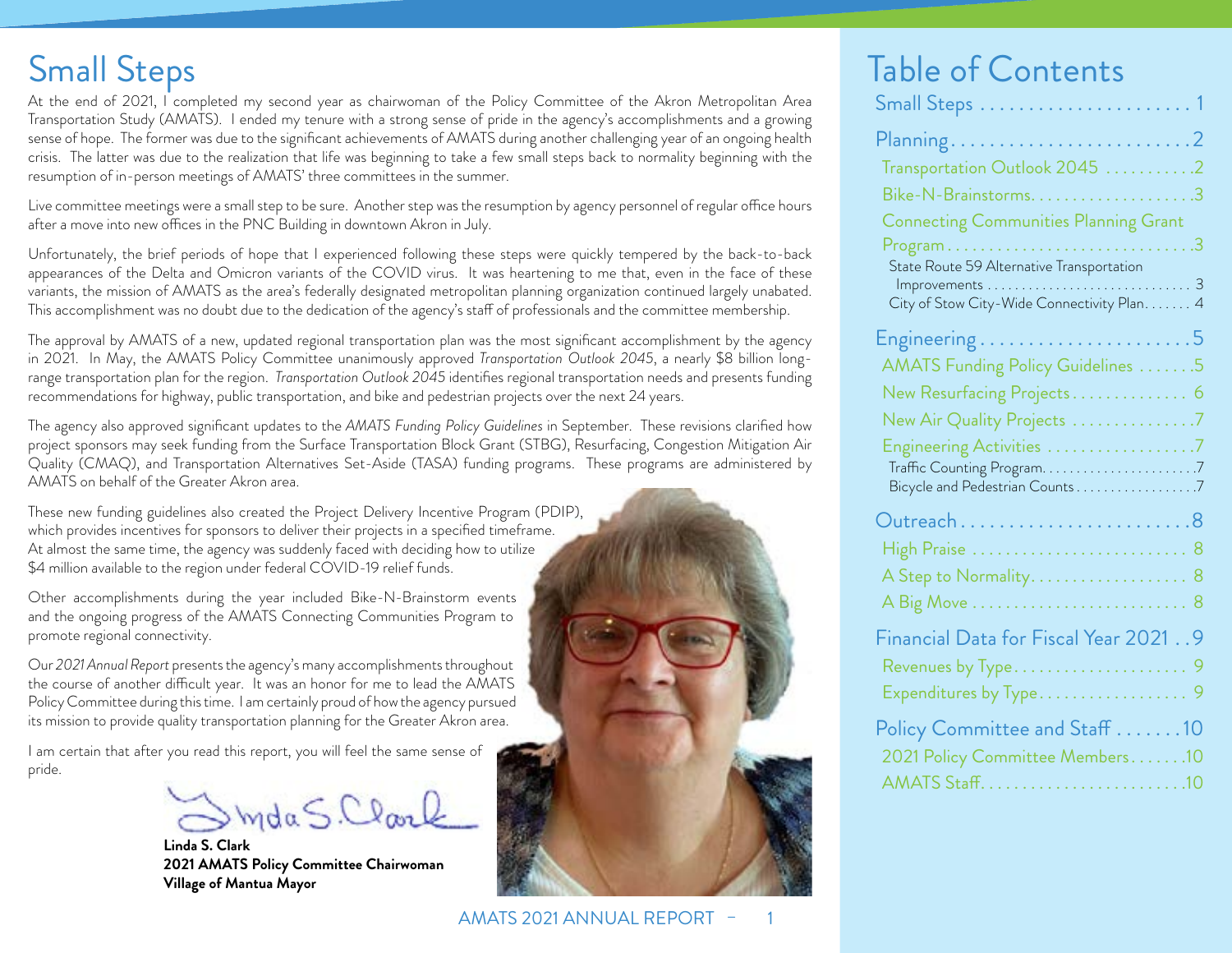# <span id="page-2-0"></span>Planning

2021 was a significant year for AMATS in terms of planning for the Greater Akron area's transportation needs.

The agency's most outstanding planning achievement during the year was the completion of *Transportation Outlook 2045*, the latest long-range regional transportation plan for Portage and Summit counties and a portion of Wayne County.

The agency also made tremendous strides in its efforts to promote regional connectivity with its ongoing Bike-N-Brainstorm and Connecting Communities programs. These programs promote connectivity in planning among the region's roadway and bicycle and pedestrian and networks.

### Transportation Outlook 2045

The Greater Akron area's transportation infrastructure took a huge step to the year 2045 in May. The AMATS Policy Committee unanimously approved *Transportation Outlook 2045*, a nearly \$8 billion long-range transportation plan for the region during an online virtual meeting.

As the area's federally designated metropolitan planning organization, AMATS prepares and updates the region's long-range transportation plan every four years. *Transportation Outlook 2045* identifies regional transportation needs and presents funding recommendations for highway, public transportation, bike and pedestrian projects.

The latest plan recommends more than \$7.7 billion in funding to meet identified needs over the next 24 years. More than \$5.3 billion of these funds are for the region's highways, which includes over \$4.7 billion for preservation of the existing system.

While system preservation is a priority, the plan includes \$419 million for freeway recommendations and \$350 million for specific roadway projects. Among the long-term highway recommendations in the plan are a more than \$146 million bridge replacement project on state Route 8, between the Perkins Street and Glenwood Avenue interchanges, and a \$133.5 million improvement project on Interstate 77, between Ghent Road and Interstate 80 (Ohio Turnpike).

Notable road projects in the plan include a nearly \$22 million reconstruction of Arlington Road, from Waterloo Road to East Market Street, in Akron and a more than \$13.4 million improvement project at the Barney's Busy Corners (pictured to the right) intersection in Cuyahoga Falls. One unique project in Portage County is a \$10 million "road diet" on state Route 261 in Kent. The "road diet" will rededicate a portion of the four-lane divided route spanning from Cherry Street to Kent-Ravenna Road (state Route 59) to a shared-use path to promote cycling.

*Transportation Outlook 2045* addresses other regional needs beyond area freeways and roadways. The plan includes nearly \$2.4 billion for public transit systems in Portage and Summit counties and \$35 million for various bicycle and pedestrian improvements throughout the region.

The bulk of the plan's public transit funds - \$2 billion – will be used for general operating expenses by the area's two regional transit authorities (RTAs), the Portage Area RTA in Portage County and METRO in Summit County. Another \$250 million will be used by the authorities to preserve their existing bus fleets and approximately \$68 million will be used to expand the region's public transit systems.

Among the plan's more ambitious public transit recommendations is its call for the area's RTAs to pursue bus rapid transit (BRT) and Microtransit services. BRT service provides dedicated transit routes with higher speeds, shortened wait times, and improved reliability. Currently, METRO is studying several potential corridors for BRT service and is working to identify a priority corridor for such service. Microtransit is a demand-response type service with integrated web applications that provide flexibility for riders where traditional fixed-route transit service isn't warranted. PARTA is considering microtransit service to rural areas of Portage County in which regular line service is unavailable.

The plan continues AMATS' efforts to promote active transportation such as biking and walking through expansion of the region's bike and hike trail and sidewalk networks. The plan recommends: more than \$8 million to construct the Rubber City Heritage Trail in Akron; more than \$7 million to construct the Veterans Trail in Akron, Cuyahoga Falls, Silver Lake and Stow; nearly \$8 million to construct the Headwaters Trail in Aurora and Mantua Township; and \$6.5 million to construct the Heartland Trail in Chippewa Township and the Village of Clinton.

More than \$10.2 million is recommended for sidewalk improvements in the communities of Hudson, Norton, Richfield, Stow, and Twinsburg. Tallmadge will receive \$1 million for the construction of a pedestrian tunnel between West Avenue and Northwest Avenue to the center of Tallmadge Circle.

If you would like to learn more about the Greater Akron area's long-range regional transportation plan, *Transportation Outlook 2045* is available by clicking [here](http://amatsplanning.org/wp-content/uploads/Transportation-Outlook-2045-FINAL.pdf).

#### AMATS 2021 ANNUAL REPORT - 2



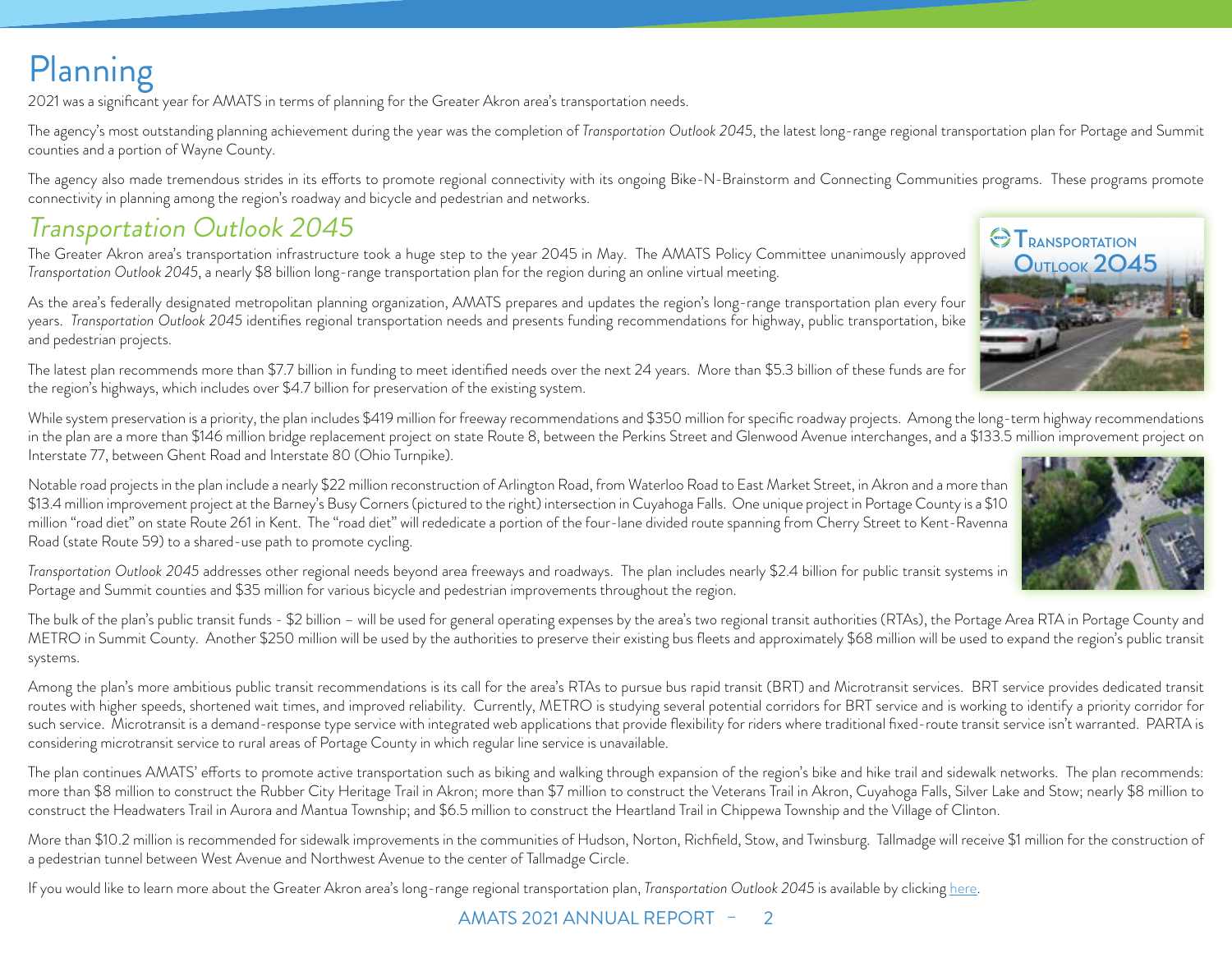2021 marked another successful year for the AMATS Connecting Communities Planning Grant Program and its efforts to promote regional connectivity in the Greater Akron area. The program helps communities strike a balance between their land use decisions and transportation investments by providing financial grants for the development of plans and studies that promote vibrant, livable communities. Work progressed on two separate studies led by the Portage Area Regional Transportation Authority (PARTA) and the city of Stow that received program grants during the previous year. These studies and their progress are described below.

#### State Route 59 Alternative Transportation Improvements

This study will identify necessary transit, pedestrian, and bicycle improvements along state Route 59, between Horning Road and

In August, the consulting firm, Arcadis, was selected to lead the creation of this plan on behalf of PARTA. The Plan Steering Committee met several times to oversee the creation of the plan and committee members participated in a bus and walking tour of the study area in August.

#### <span id="page-3-0"></span>Bike-N-Brainstorms

The AMATS Switching Gears Program hosted three successful Bike-N-Brainstorm events in 2021. Bike-N-Brainstorms are public meetings that include a bike ride and brainstorming session. During sessions, participants share their insights on how to improve biking and pedestrian access in a community.

The program hosted two events in Cuyahoga Falls in August and September and a third event in Stow in

October.

For events in Cuyahoga Falls, cyclists met on the evenings of Aug. 6 and Sept. 3 at the bicycle repair Bike-N-Brainstorm station near Falls River Square Pavilion in the Front Street area of Cuyahoga Falls for a 7.2-mile ride through the city.

The Stow event occurred on Oct. 16 and consisted of an 8.35-mile ride that began and ended at Stow City Hall. This event and the public feedback collected by the agency and Stow officials were incorporated into an ongoing study financed by AMATS (See *City of Stow City-Wide Connectivity Plan*, [page 4.](#page-4-1))

For more about the agency's Bike-N-Brainstorms, please visit [Switching-Gears.org.](http://Switching-Gears.org)

# Connecting Communities Planning Grant Program

state Route 261, in Franklin Township. PARTA is the lead entity for this study, which will identify areas where sidewalks could be extended, crosswalks installed, crossing signals implemented, mid-block crossing areas highlighted, and better transit passenger amenities added.

AMATS 2021 ANNUAL REPORT – 3



The cities of Cuyahoga Falls and Stow hosted three Bike-N-Brainstorm events in 2021.



Cuyahoga Falls Mayor Don Walters, standing in center, begins an Aug. 6 evening trek through the city by meeting with participants.



The Cuyahoga Falls group pauses at the intersection 12th Street and Chestnut Boulevard to discuss their journey.

*(Cuyahoga Falls and AMATS hosted a second Bike-N-Brainstorm on Sept. 3.)*



Cyclists braved an Oct. 16 shower on Stow Road to participate in the Stow Bike-N-Brainstorm.



The Stow participants met later in Stow City Hall to discuss how to make the community more accommodating to cyclists.



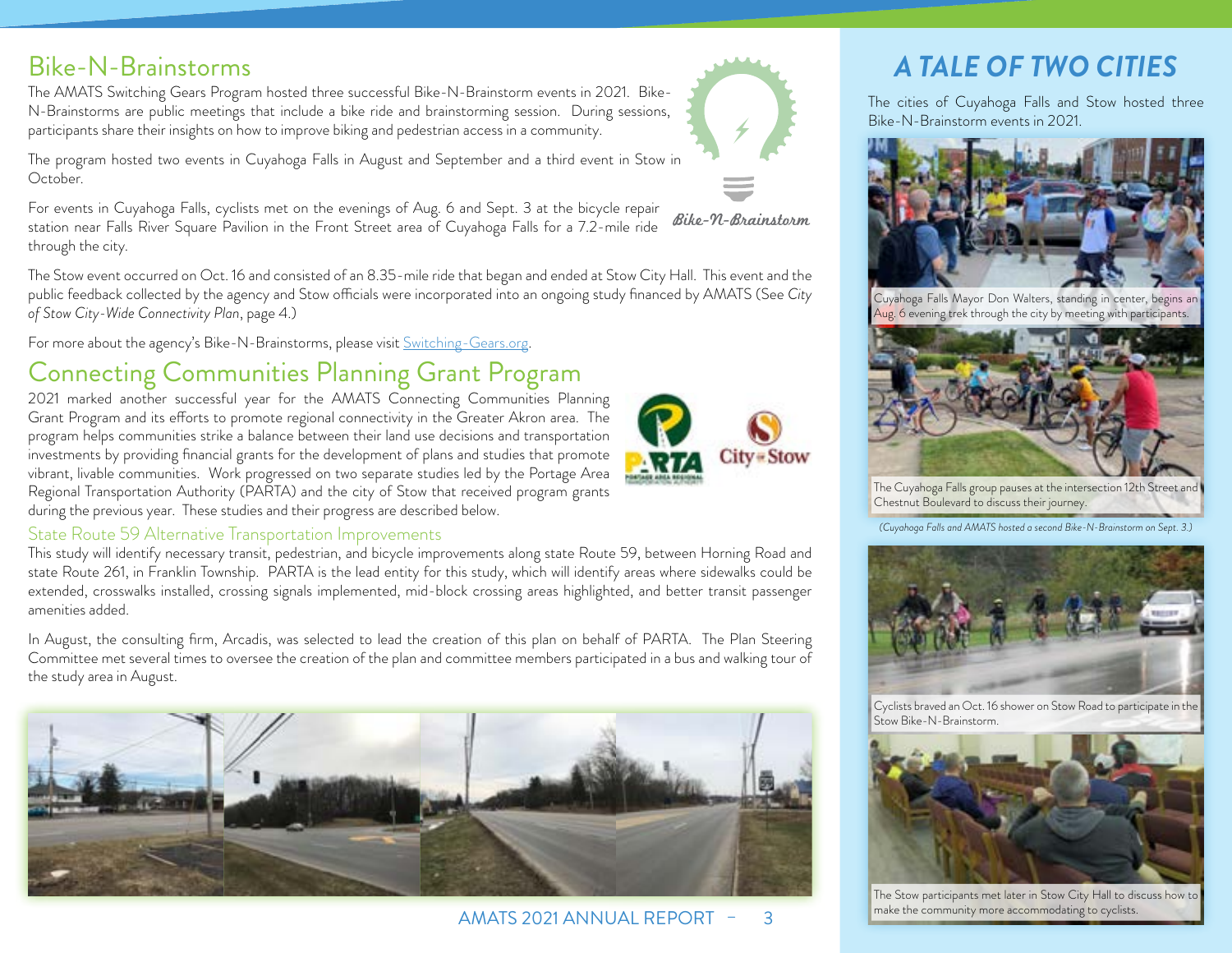#### *TAKING TOURS*

<span id="page-4-0"></span>The AMATS Staff continued to take walking tours hosted by community sponsors of project areas. The tours provide the staff with firsthand knowledge as to how project funding programmed by the agency is utilized.

In June, the staff joined Aurora City Engineer Sara Cooper, left photo, in center, for a tour of Aurora's nearly \$12.5 million citywide traffc signal improvement project. AMATS approved nearly \$3.5 million in Surface Transportation Block Grant (STBG) funds for the project in 2018. The project involves 17 signalized intersections located throughout the city. The staff, right photo, shown in background, learned about the many pedestrian improvements planned at the intersection of state Routes 82 and 306.



In October, the staff met with Fairlawn officials, shown below, to tour the Cleveland Massillon Road Improvement Project area. The \$12.1 million project widened the road from two to five lanes and included the construction of a roundabout at the Cleveland Massillon Road/Rothrock Road intersection in Fairlawn. AMATS programmed nearly \$4.5 million in Congestion Mitigation and Air Quality (CMAQ) Program funds for the roundabout. The agency also committed \$3 million in Highway Safety Program funds and \$277,000 in STBG funds to the project.



#### <span id="page-4-1"></span>City of Stow City-Wide Connectivity Plan

This study will establish Stow's framework for a city-wide, multi-modal trail network to accommodate all users. This network will not only serve Stow's various populations, businesses, and visitors, but will connect the city to adjacent and regional destinations and multi-modal networks.

In August, the consulting firm, City Architecture, was selected to guide the development this plan on behalf of Stow. The consultant and Stow established a project webpage on the city's website for sharing ideas and feedback with the public. You may view this webpage by clicking here.

AMATS and Stow hosted an October Bike-N-Brainstorm event to gather public input for consideration by the consultant as part of this plan's development. A Community Connectivity Open House during which information was presented regarding the study's development and preliminary preferred alternatives occurred in November.

To learn more about the AMATS Connecting Communities Planning Grant Program, please click [here](https://amatsplanning.org/planning/initiatives/connecting-communities/).



### *DOWNTOWN WITH DAP*

AMATS personnel were on the move with the Downtown Akron Partnership (DAP) in October. DAP is a non-profit organization whose mission is to enhance Akron's downtown through innovative programs to promote the area as a vibrant destination. As shown below, agency personnel participated in the DAP-hosted *Experience the New Main Street in DT Akron* series of bike rides. The rides showcased the many bike and pedestrian improvements underway in Akron as part of the city's ongoing Main Street Corridor Project.



AMATS 2021 ANNUAL REPORT – 4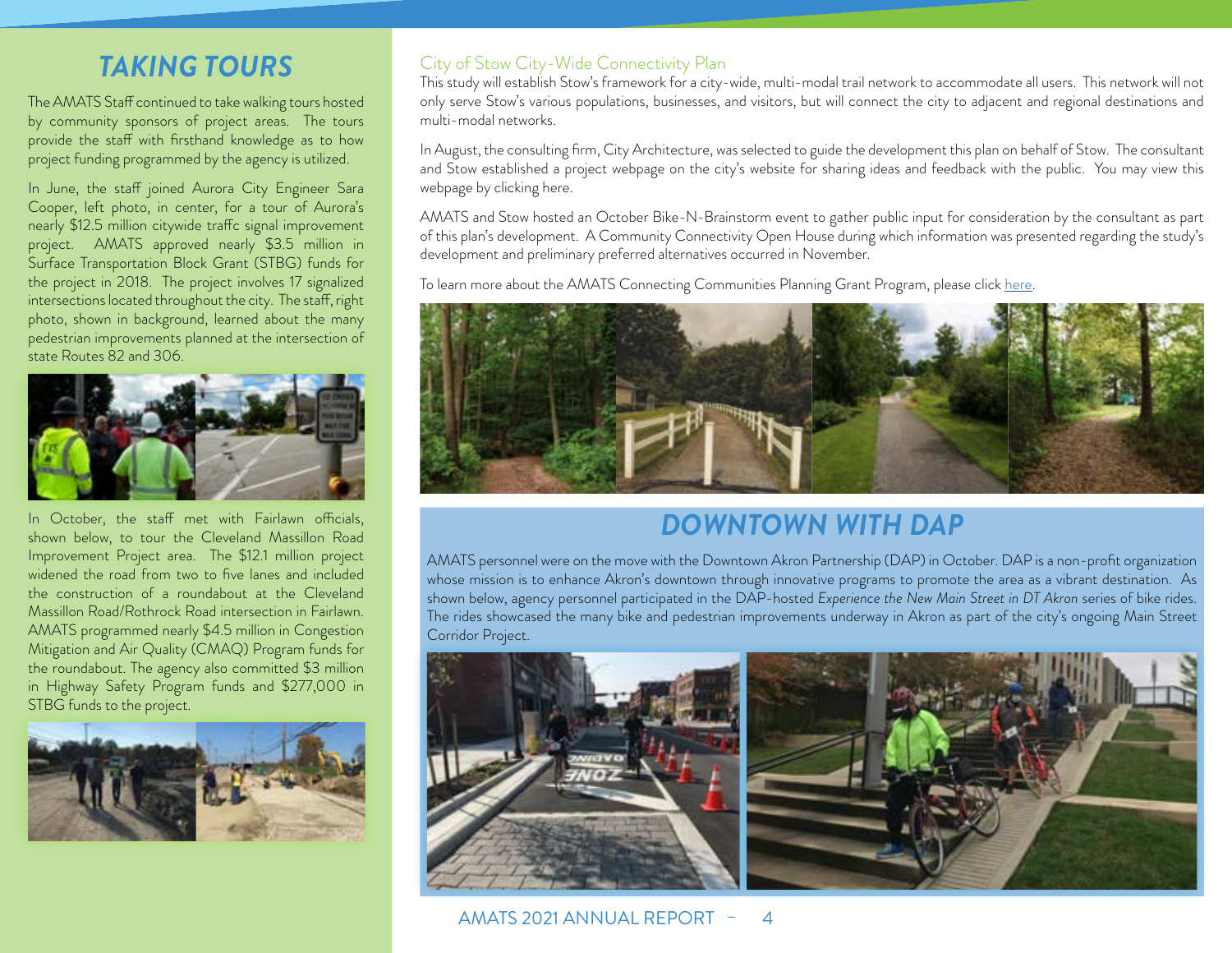# <span id="page-5-0"></span>Engineering

2021 was a productive year for AMATS in terms of its engineering endeavors. Most notably, the agency completed necessary updates to the *AMATS Funding Policy Guidelines*. The agency also approved an impressive number of resurfacing and air quality projects, including 12 new resurfacing projects supported by federal COVID-19 relief funds.

In addition to these achievements, AMATS completed various data collection activities necessary to its mission as the region's federally designated metropolitan planning organization.

### AMATS Funding Policy Guidelines

In September, the AMATS Policy Committee unanimously approved changes to guidelines used by the agency to administer several key federal funding programs within the Greater Akron area. These programs are:

- The Congestion Mitigation Air Quality (CMAQ) Program CMAQ funds may be used for transportation improvement projects that reduce traffic congestion, improve air quality, and help urban areas achieve federal clean air standards.
- The Resurfacing Program Provides funding for the asphalt resurfacing of eligible roadways classified above a minor collector that is not a state route up to a maximum of \$700,000.
- The Surface Transportation Block Grant (STBG) Program This program provides a flexible funding source for communities seeking to improve highways and bridges on any public road.
- The Transportation Alternatives Set-Aside (TASA) Program TASA funds may be used for projects such as pedestrian and bicycle facilities that provide transportation alternatives to motor vehicles.

The slate of changes approved by the Policy Committee primarily concern the Resurfacing, STBG and TASA programs. Under the new guidelines, project sponsors may:

- 1. Use the Project Delivery Incentive Program (PDIP) The purpose of newly created PDIP is to give project sponsors an incentive to deliver their projects in a specified timeframe. Sponsors' local share obligations can be cut to 10 percent of their project's cost with a maximum reduction of \$100,000. Future projects seeking Resurfacing and STBG program funds are eligible for this program.
- 2. Expect More Equitable Funding The new guidelines revise the limit of projects funded per sponsor from three to two per funding category per funding cycle. The purpose of this change is to promote a more equitable distribution of AMATS' limited funding among communities and project sponsors.
- 3. Find Clarifying Language Regarding the Awarding of Contracts AMATS-funded projects may have their construction contracts awarded through either the Ohio Department of Transportation (ODOT) "Let" Process or a locally administered "Let" process with ODOT oversight. Local governments who participate in ODOT's Local Let Process are required to take training to ensure that they comply with all federal and state laws, regulations, and policies.

4. Expect STBG Program Changes Including:

- Points for Landslide Issues The guidelines include language that modifies the previous definition of "Bridge Closed" to include "Bridge/Road Closed." The guidelines also adjust the awarding of points for projects to reduce landslides.
- Descriptions of Eligible Complete Street Improvements The guidelines identify eligible Complete Street components, such as on-street bicycle lanes and new sidewalks, and how points will be awarded for projects that incorporate such components.
- A Change in Delay Reduction Calculations This change was necessary because AMATS has changed how it measures traffic congestion. The agency now uses Free Flow Speed of traffic rather than the Level of Service (LOS) of a roadway.

5. Find Changes in the Average Daily Traffic (ADT) Point Structure Used to Award Resurfacing Program Funds.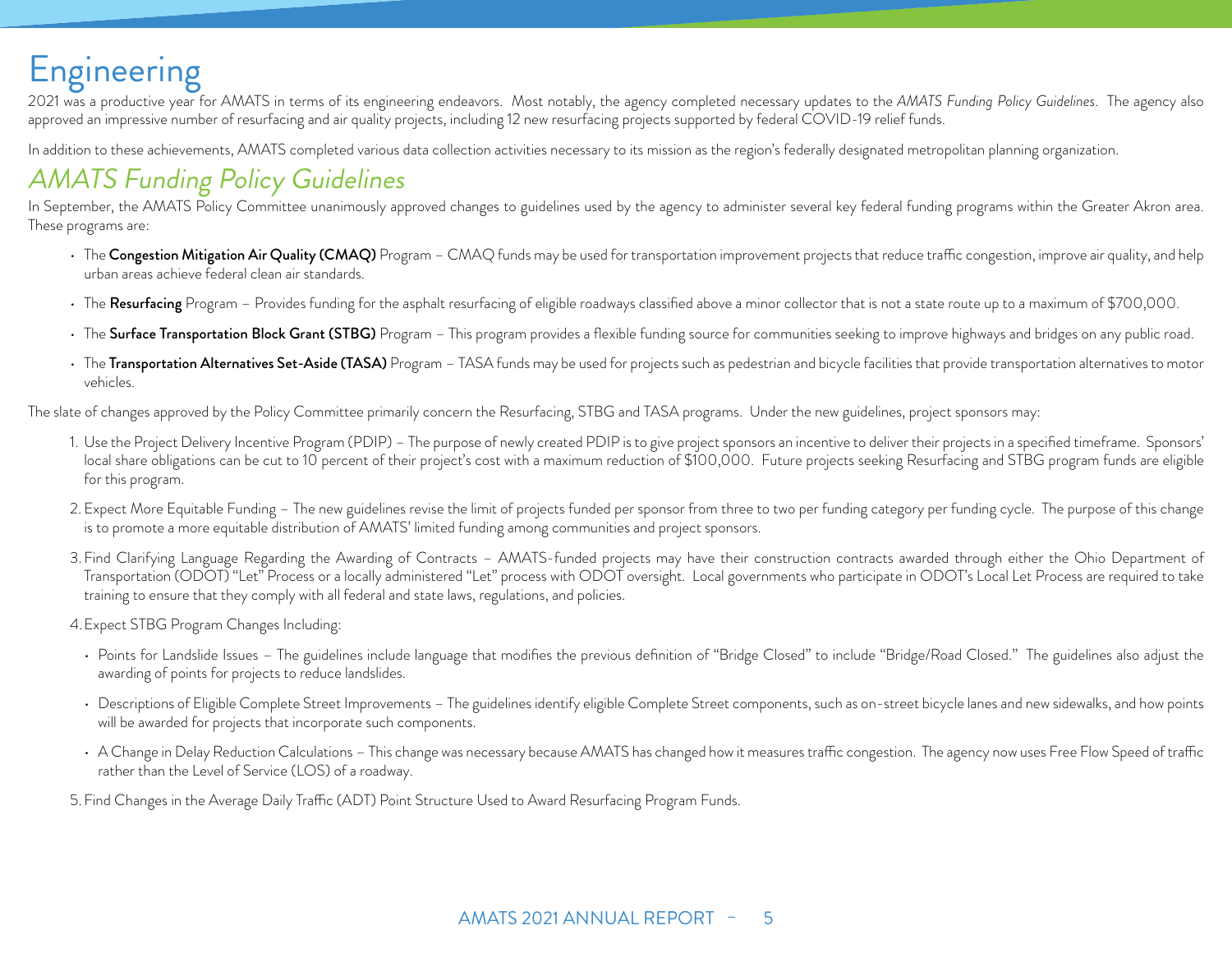#### <span id="page-6-0"></span>New Resurfacing Projects

In June, the AMATS Policy Committee unanimously voted to approve 23 new resurfacing projects by adopting two separate resolutions. These two committee votes are examples of how the COVID-19 Pandemic impacted regional transportation planning in the Greater Akron area as this medical crisis was the impetus for these votes and necessitated committee action.

The pandemic, coupled with various projects whose contracts sold below their original cost estimates, led to a \$5 million surplus of STBG funds in Fiscal Year 2022. Because of this surplus, the Greater Akron area risked losing over \$2 million in funding due to ODOT policies, which would require a return of these funds to the department. Facing the possible loss of such a significant amount of funding, the leadership of AMATS opted to approve a special round of funding for various resurfacing projects throughout the region. These 11 STBG-funded projects are presented in Table 1.

| Table 1 - STBG-Funded Projects   |                                |                                                                                                                             |                             |                                               |
|----------------------------------|--------------------------------|-----------------------------------------------------------------------------------------------------------------------------|-----------------------------|-----------------------------------------------|
| <b>SPONSOR</b>                   | <b>PROJECT</b>                 | <b>PROJECT LIMITS</b>                                                                                                       | <b>STBG</b><br><b>FUNDS</b> | <b>TOTAL</b><br><b>PROJECT</b><br><b>COST</b> |
| Cuyahoga Falls                   | <b>Broad Boulevard</b>         | State Road to 2nd Street                                                                                                    | \$800,000                   | \$1,251,063                                   |
| Akron                            | Arlington Street               | Ericsson Avenue to Munson Street                                                                                            | \$800,000                   | \$1,066,000                                   |
| Wayne County Engineer's Office   | Eastern Road/Gates Street      | Eastern Road, from state Route 94 to Portage Street, and Gates Street, from Eastern Road to the Doylestown Corporate Limit. | \$606,887                   | \$758,609                                     |
| Rittman                          | Eastern Road                   | Rufener Street to Gish Road                                                                                                 | \$465,712                   | \$597,140                                     |
| Norton                           | Barber Road                    | South Corporate Limit to Wadsworth Road                                                                                     | \$662,923                   | \$1,000,423                                   |
| Portage County Engineer's Office | Tallmadge Road                 | State Route 14 to Alliance Road                                                                                             | \$523,444                   | \$662,305                                     |
| Tallmadge                        | Munroe Avenue - Phase 1        | Eastwood Avenue to East Avenue                                                                                              | \$152,357                   | \$190,446                                     |
| Aurora                           | East Mennonite Road            | Chillicothe Road to Aurora Corporate Limit                                                                                  | \$572,000                   | \$780,000                                     |
| Kent                             | Main Street/South Water Street | Main Street, from South Mantua Street to Willow Street, and South Water Street, from state Route 59 to Main Street.         | \$799,200                   | \$1,042,000                                   |
| Richfield                        | Brecksville Road               | State Route 303 to State Route 21                                                                                           | \$800,000                   | \$1,425,150                                   |
| Streetsboro                      | Frost Road                     | Philipp Parkway to Sunny Lane                                                                                               | \$508,712                   | \$650,890                                     |

During the same June meeting, the Policy Committee approved 12 resurfacing projects because \$4 million in federal COVID-19 relief funds became available to the region. This aid was part of the larger federal response to strengthen the national economy through governmental initiatives and programs during the pandemic.

Because the Greater Akron area had to use these funds by Fiscal Year 2024, AMATS chose viable projects that were scheduled for Fiscal Year 2022 or Fiscal Year 2023 to minimize the risk of losing federal relief funding. The agency also limited funding eligibility to new resurfacing projects as they could be quickly "fast tracked" through the development process to meet the looming Fiscal Year 2024 deadline. These 12 relief-funded projects and the fiscal years in which they are programmed are presented in Table 2.

| Table 2 - Relief-Funded Projects |                          |                                                         |                             |                                               |                              |
|----------------------------------|--------------------------|---------------------------------------------------------|-----------------------------|-----------------------------------------------|------------------------------|
| <b>SPONSOR</b>                   | <b>PROJECT</b>           | <b>PROJECT LIMITS</b>                                   | <b>STBG</b><br><b>FUNDS</b> | <b>TOTAL</b><br><b>PROJECT</b><br><b>COST</b> | <b>FISCAL</b><br><b>YEAR</b> |
| Ravenna                          | Chestnut Street          | State Route 59 (Main Street) to state Route 14          | \$504,000                   | \$630,000                                     | 2024                         |
| Portage County Engineer's Office | Old Forge Road           | Sunnybrook Road to Ranfield Road                        | \$628,362                   | \$793,453                                     | 2024                         |
| Mogadore                         | Mogadore Road            | Gilchrist Road to Martin Road                           | \$506,040                   | \$647,55C                                     | 2023                         |
| Barberton                        | 4th Street               | West Lake Street to Norton Avenue                       | \$323,728                   | \$419,660                                     | 2023                         |
| Twinsburg                        | Cannon Road              | Ravenna Road to Liberty Road                            | \$540,000                   | \$675,000                                     | 2023                         |
| Summit County Engineer's Office  | Canton Road              | Pontius Road to Tisen Road                              | \$528,000                   | \$660,000                                     | 2024                         |
| Clinton                          | Cleveland Massillon Road | Railroad tracks to North Corporate Limit (Serfass Road) | \$573,764                   | \$727,205                                     | 2023                         |
| New Franklin                     | Cleveland Massillon Road | Grill Road to Eastern Road                              | \$562,132                   | \$717,685                                     | 2023                         |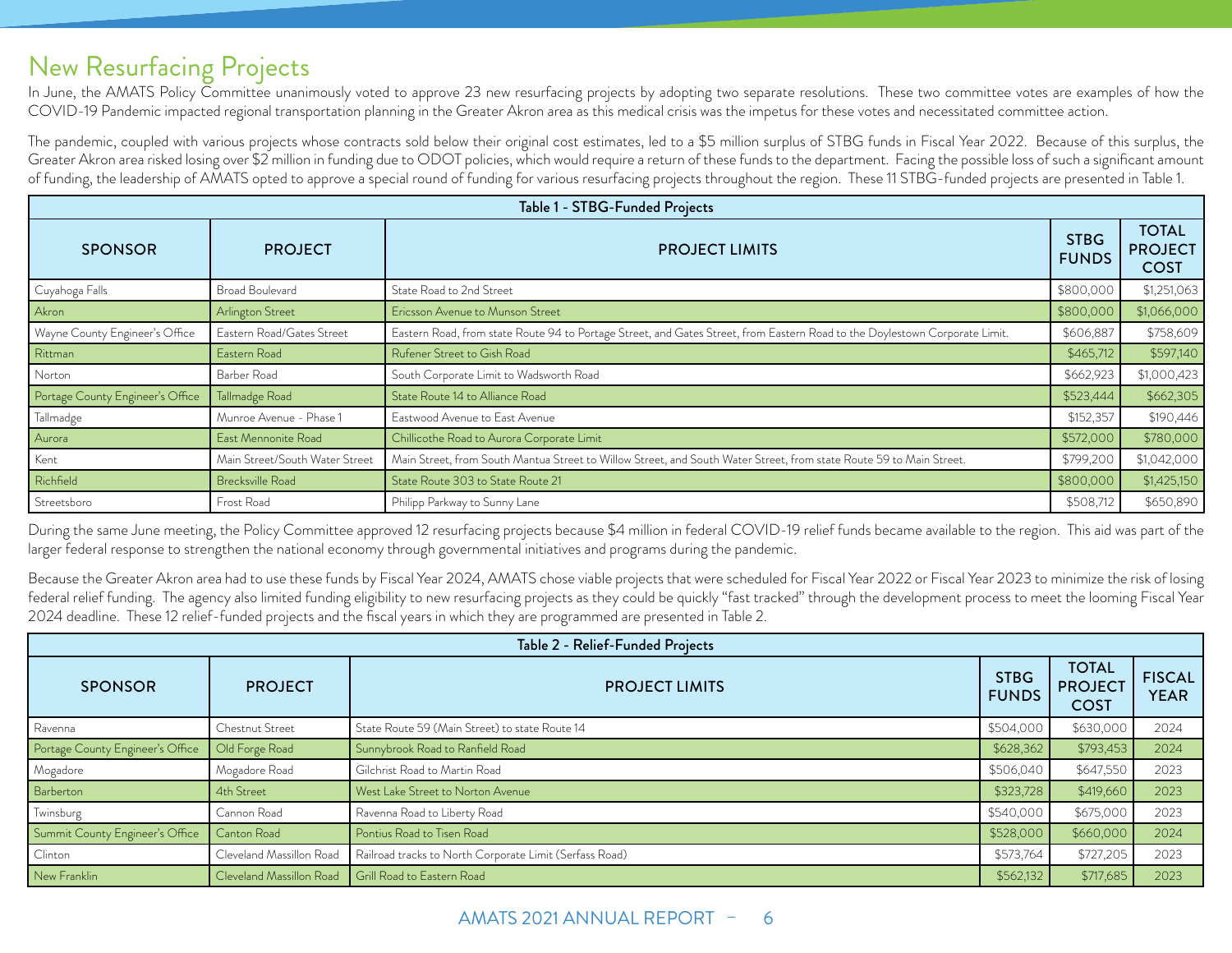<span id="page-7-0"></span>

| Table 2 - Relief-Funded Projects (continued) |                      |                                                                                                                                                                                                                                                                |           |                                               |                              |
|----------------------------------------------|----------------------|----------------------------------------------------------------------------------------------------------------------------------------------------------------------------------------------------------------------------------------------------------------|-----------|-----------------------------------------------|------------------------------|
| <b>SPONSOR</b>                               | <b>PROJECT</b>       | <b>STBG</b><br><b>PROJECT LIMITS</b><br><b>FUNDS</b>                                                                                                                                                                                                           |           | <b>TOTAL</b><br><b>PROJECT</b><br><b>COST</b> | <b>FISCAL</b><br><b>YEAR</b> |
| Norton                                       | Eastern Road         | State Route 21 to Cleveland Massillon Road                                                                                                                                                                                                                     | \$642,240 | \$817,800                                     | 2024                         |
| Akron                                        | Riverview Road       | Riverview Road, from Portage Path to North Corporate Limit; Akron Peninsula Road, from Merriman Road to Steels Corners<br>\$700,000<br>Road; Smith Road, from Sand Run Road to Riverview Road; and Portage Trail, from North Portage Path to Northampton Road. |           | \$1,375,000                                   | 2023                         |
| Lakemore                                     | East Sanitarium Road | East of Seneca Avenue to west of Fye Road                                                                                                                                                                                                                      | \$100,000 | \$139,000                                     | 2023                         |
| Rittman                                      | Ohio Avenue          | Metzger Avenue to Main Street                                                                                                                                                                                                                                  | \$496,852 | \$636,065                                     | 2023                         |

#### New Air Quality Projects

In December, the AMATS Policy Committee approved seven new air quality improvement projects for the Greater Akron area. These projects will help the region in its efforts to meet or exceed federal air quality standards and were deemed consistent with *Transportation Outlook 2045*, the area's long-term regional transportation plan.

These projects are scheduled to receive more than \$12.6 million in CMAQ funds over the next several years. Details regarding these projects are presented in Table 3.

#### Engineering Activities **Downtown Hudson Signal Improvements** Hudson Hudson **Hudson** 82,316,939 2026 Traffic Counting Program

#### Traffic count data is a key component of transportation planning. AMATS collects data regarding traffic volumes on Greater Akron area roadways and intersections for use in various regional analyses and evaluations of new projects. This data is collected using radar counters.

Despite the challenges posed by the COVID-19 Pandemic, the agency conducted 45 traffic counts at various area roadway segments during 2021. However, the agency was unable to conduct extensive counts throughout the region during the year due to limited staff availability.

#### Bicycle and Pedestrian Counts

Bicycle and pedestrian counting have become increasingly important aspects of transportation planning in recent years, especially in light of AMATS' efforts to promote regional connectivity. This count data helps target the location for future bicycle and pedestrian facilities in areas where land use and development are likely to promote frequent use. The data also helps determine trends in biking and walking by measuring the benefits of these investments.

In December, the agency conducted bike and pedestrian counts along the Main Street Corridor in downtown Akron on two separate days. The data compiled from these counts is presented below in Table 4.

| Table 4 - Downtown Akron's Main Street Corridor Bicycle and Pedestrian Counts |                          |                            |                            |  |
|-------------------------------------------------------------------------------|--------------------------|----------------------------|----------------------------|--|
| December 1, 2021 (12:00 PM - 12:00 AM)                                        |                          |                            |                            |  |
| TOTAL BIKES                                                                   | <b>TOTAL PEDESTRIANS</b> | PEAK HOURS (BIKES)         | PEAK HOURS (PEDESTRIANS)   |  |
|                                                                               | 435                      | $3:00$ PM $-6:00$ PM (8)   | $3:00$ PM $-6:00$ PM (173) |  |
| December 2, 2021 (12:00 AM - 12:00 PM)                                        |                          |                            |                            |  |
| TOTAL BIKES                                                                   | TOTAL PEDESTRIANS        | PEAK HOURS (BIKES)         | PEAK HOURS (PEDESTRIANS)   |  |
|                                                                               | 99                       | $8:30$ AM $-$ 11:00 AM (2) | $8:30$ AM - 11:00 AM (69)  |  |

| Main Street Corridor in downtown Akron on two separate days. The data compiled from these counts |                          |                            |  |  |
|--------------------------------------------------------------------------------------------------|--------------------------|----------------------------|--|--|
| kron's Main Street Corridor Bicycle and Pedestrian Counts                                        |                          |                            |  |  |
|                                                                                                  |                          |                            |  |  |
| <b>ESTRIANS</b>                                                                                  | PEAK HOURS (BIKES)       | PEAK HOURS (PEDESTRIANS)   |  |  |
| 35                                                                                               | $3:00$ PM $-6:00$ PM (8) | $3:00$ PM $-6:00$ PM (173) |  |  |

Table 3 - CMAQ-Funded Projects

State Route 303/State Route 14 Intersection Improvement Streetsboro \$459,517 \$459,517 2026 METRO RTA Electric Bus Purchases Summit County Summit County County 31,464,750 2026 PARTA Clean Diesel Bus Purchases **Portage County** Portage County **Partage County** \$1,600,000 2026

Construction of Arlington Road Roundabouts Green (Right of Way) \$762,124 2025<br>Construction of Arlington Road Roundabouts Green (Green 1999)

Darrow Road Signal Improvements Stow Stow Stone Stone Stone Stone Stone Stone Stone Stone Stone Stone Stone Stone Stone Stone Stone Stone Stone Stone Stone Stone Stone Stone Stone Stone Stone Stone Stone Stone Stone Stone Kent Road Signal Improvements Stow Stow Stow \$1,520,145 2025

PROJECT  $\vert$  LOCATION CMAQ FUNDS FISCAL YEAR

\$3,305,666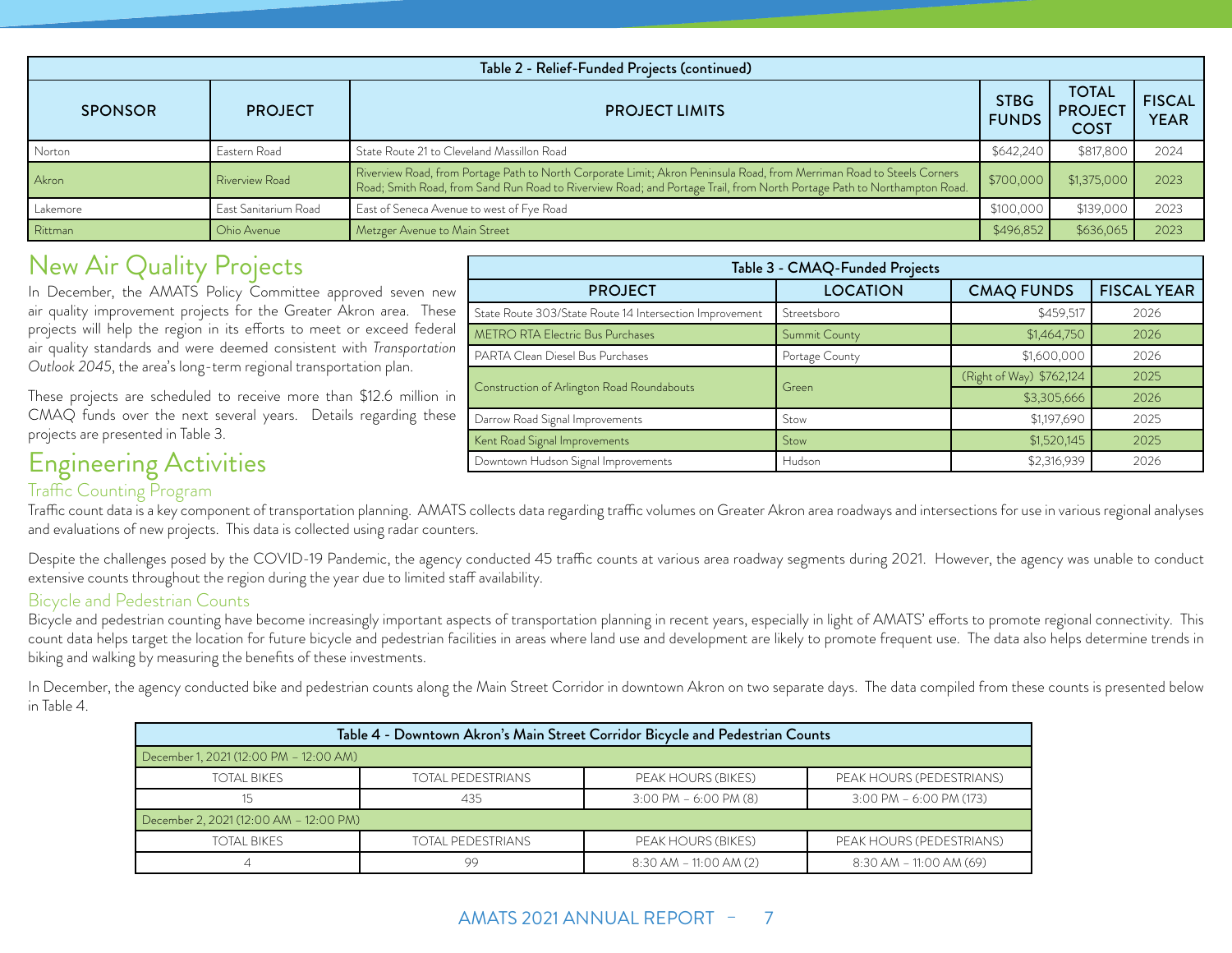# <span id="page-8-0"></span>**Outreach**

Engaging the public is as much a part of regional transportation planning as compiling traffic data and the programming and scheduling of projects. 2021 was a year of solid achievements by AMATS with regards to its public outreach activities. It was a year of high praise, a step to normality, and a big move by the agency.

## High Praise

In May, AMATS was commended by a Federal Review Team of Federal Highway Administration (FHWA) and Federal Transit Administration (FTA) officials for its public engagement practices. The team issued these commendations following its certification review of AMATS as the Greater Akron area's federally designated metropolitan planning organization (MPO). Summaries of the federal government's public engagement-specific commendations to the agency are presented below:

Commendation 1: AMATS was commended for proactively requiring all project applicants for agency-administered funds to have transition plans in place stating how they will comply with the federal Americans with Disabilities Act of 1990. The federal officials deem ADA compliance vital in assisting persons with disabilities to participate fully in civic life. In recent years, FHWA and ODOT have stressed to public entities across Ohio that they must have such plans in place. The administration and department have approached MPOs such as AMATS for assistance in promoting this requirement. AMATS was commended for not only emphasizing the importance of transition plans to its funding applicants, but for incorporating the existence of such plans as part of its project prioritization strategy.

**Commendation 2:** The agency was praised for its various active transportation approaches and community outreach efforts that incorporate bicycle and pedestrian modes into its multimodal transportation planning process. Specific examples of these approaches cited by the team include the agency's participation in the development of the *Akron Public School Travel Plan* (STP) and its participation in The *Move with the Mayor* (MWTM) initiative.

The *Akron Public STP* was one of the first districtwide plans for a large school district in Ohio and nationwide. The MWTM initiative promotes the importance of active living and highlights the benefits of bicycle and pedestrian-friendly infrastructure while promoting Complete Street planning principles.

Commendation 3: AMATS was commended for its efforts to build relationships with social service agencies and members of communities belonging to underserved populations such as the elderly, low-income, and minority populations.

The team praised agency officials for their efforts to foster community dialogue and for organizing various outreach events in diverse communities most notably Bike-N-Brainstorm and Better Block events for active transportation and road diet planning. The team noted that these events include participation elements, like surveys and interviews. Such events promote the agency while assisting AMATS in receiving feedback on potential area infrastructure projects.

The team also commended AMATS for its diligent efforts to connect with and develop relationships with various organizations representing diverse populations. The team noted that these connections are crucial to ensure meaningful engagement with unique and protected populations throughout the regional transportation planning process.



### A Step to Normality

After a nearly 17-month hiatus, in-person meetings of the AMATS Citizens Involvement Committee resumed in August with a meeting at the Akron-Summit County Library - Main Branch in downtown Akron.

The agency's use of virtual meetings during the preceding months proved that the virtual meeting format could provide a viable public forum. While the agency will continue to host in-person meetings at various locations throughout the region, AMATS officials have indicated that the CIC may again utilize the virtual format for upcoming meetings depending upon the necessity for such meetings and the preferences of committee members.

### A Big Move

In July, AMATS completed its move to new offces in the PNC Building in downtown Akron. With the return of the AMATS Technical Staff, the Greater Akron area's MPO was once again open to the public.

The agency moved into its new facilities located in Suite 1300 at 1 Cascade Plaza in Akron. The new downtown facilities allow agency personnel to work in a modern, central, cohesive work environment while remaining easily accessible to the public.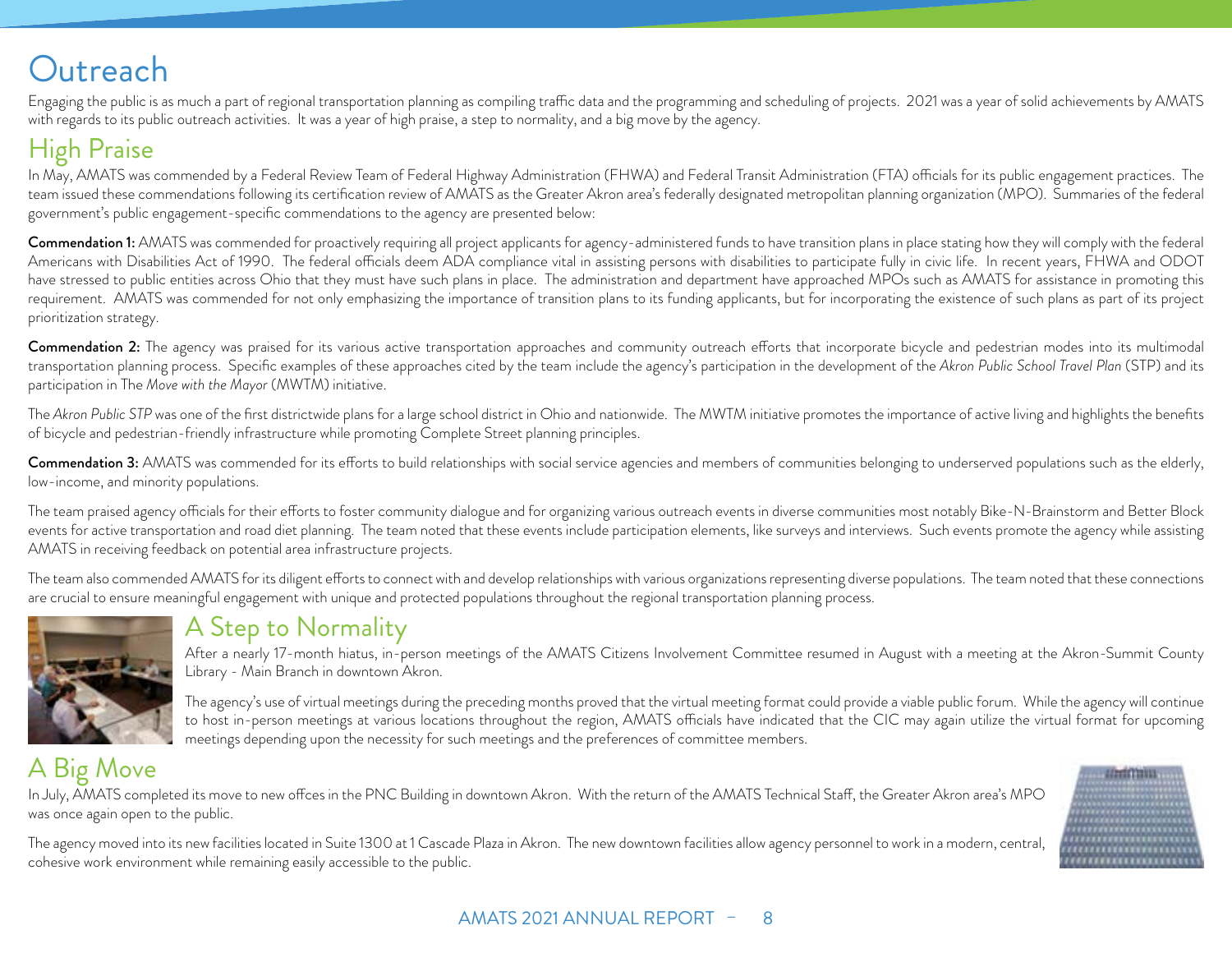# <span id="page-9-0"></span>Financial Data for Fiscal Year 2021 Revenues by Type



Expenditures by Type

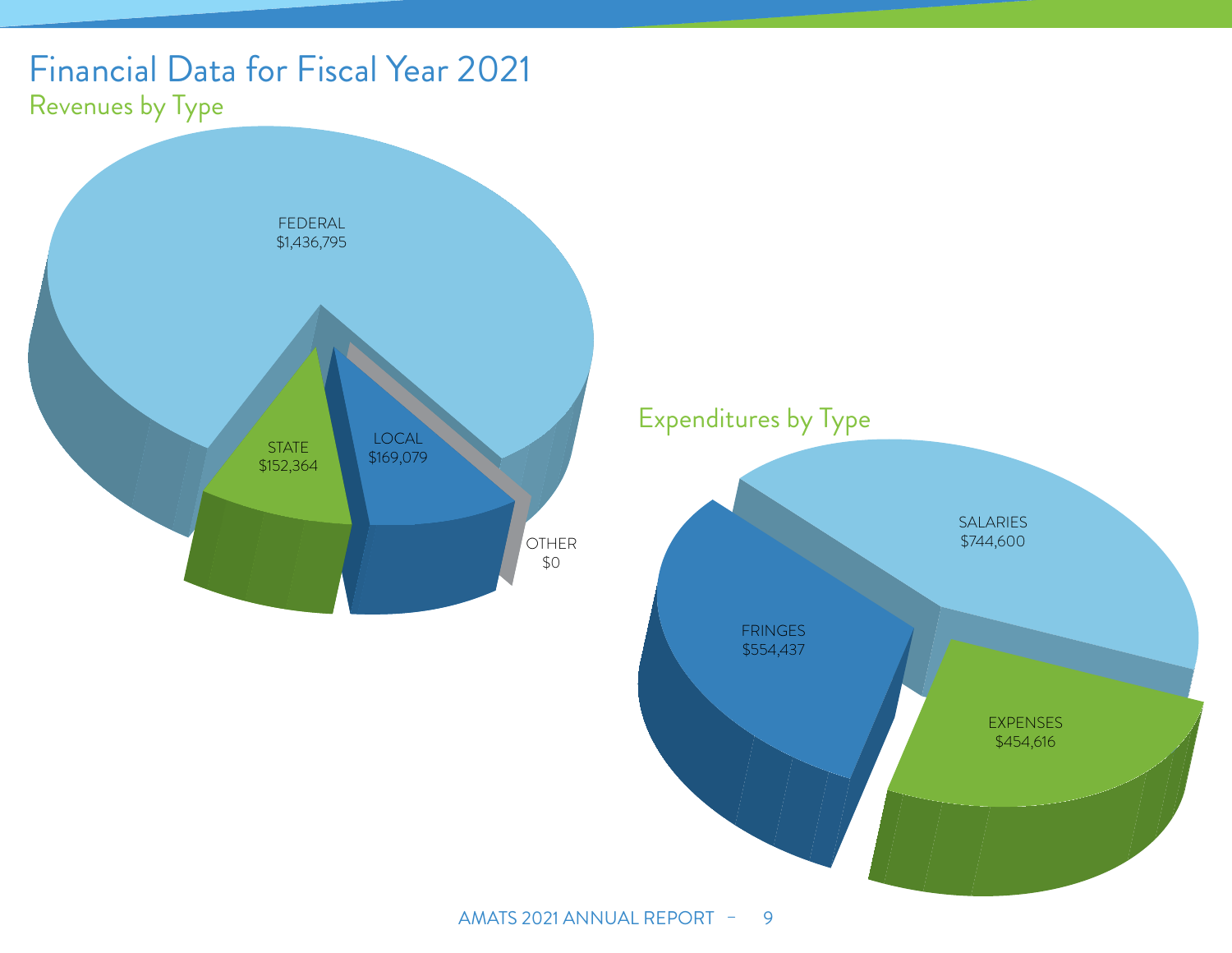# <span id="page-10-0"></span>Policy Committee and Staff 2021 Policy Committee Members **AMATS** Staff

| Mayor                  |
|------------------------|
| Mayor                  |
| Mayor                  |
| Mayor                  |
| Mayor                  |
| Mayor                  |
| Mayor                  |
| Mayor                  |
| Mayor                  |
| Mayor                  |
| Mayor                  |
| Mayor                  |
| Mayor                  |
| City Manager           |
| City Manager           |
| Mayor                  |
| Mayor                  |
| Mayor                  |
|                        |
| Mayor                  |
| Mayor                  |
| Mayor                  |
| Mayor                  |
| Administrative Officer |
|                        |
|                        |
| Mayor                  |
|                        |
|                        |

Portage County Engineer<br>Ravenna Ravenna Mayor Frank Seman<br>Reminderville Electronic Communication of Mayor Sam Alonso Reminderville Mayor Sam Alonso Richfield Mayor Michael Wheeler Rittman City Manager Bobbie Beshara Silver Lake Mayor Bernie Hovey<br>
Stow Mayor John Pribonic Stow Mayor John Pribonic Sugar Bush Knolls Mayor John Guidubaldi<br>Summit County Mayor John Guidubaldi Summit County Summit County Engineer Alan Brubaker (Alan Brubaker)<br>Summit County Executive Alan Brubaker (Alan Brubaker) Summit County Executive **Tallmadge** Tall**madge** Mayor David G. Kline<br>Twinsburg Mayor Ted Yates Twinsburg<br>
Wayne County Commissioners Chippewa Township Trustee Dominic (

Wayne County Engineer<br>Windham

Gerard Neugebauer<br>Dan Horrigan Ann Womer Benjamin William B. Judge, Jr. **Bill Goncy** Clarissa Állegra Don Walters Terry L. Lindeman William Roth Rick Patrick Gerard Neugebauer Lou Bertrand Jane Howington David Ruller Richard Cole, Jr. Nick Molnar Linda S. Clark Dawn Distler Michael A. Rick James W. Armstrong Paul Adamson Jesse Nehez Robert Fowler Gery Noirot Claudia Amrhein Daniel R. Schneider, Jr. Anthony J. Badalamenti Vicki A. Kline Sabrina Christian-Bennet Mayor Glenn M. Broska Stephen Knittel Chippewa Township Trustee Dominic Oliverio<br>Scott A. Miller Mayor Deborah Blewitt

Linda S. Clark

.....................

| Administrative entrance and all the set of the set of the set of the set of the set of the set of the set of the set of the set of the set of the set of the set of the set of the set of the set of the set of the set of the |                                          |  |
|--------------------------------------------------------------------------------------------------------------------------------------------------------------------------------------------------------------------------------|------------------------------------------|--|
| Curtis Baker Director                                                                                                                                                                                                          |                                          |  |
|                                                                                                                                                                                                                                | Martha Chandler Accounting Technician    |  |
|                                                                                                                                                                                                                                |                                          |  |
|                                                                                                                                                                                                                                | Farhad Ahmadzai Transportation Designer  |  |
| Eugene Paczelt City Planner                                                                                                                                                                                                    |                                          |  |
|                                                                                                                                                                                                                                | Amy Prater, P.E. Transportation Engineer |  |
| David Pulay, P.E. TIP Coordinator                                                                                                                                                                                              |                                          |  |
|                                                                                                                                                                                                                                |                                          |  |
|                                                                                                                                                                                                                                | $SchRuch$ CIS Coordinator                |  |

. . . . . . . . . . . . . .

. . . . . . . . . . . . . . .

. . . . . . . . . . . . . .

|                                      | <u>JELII DUSIT – UIJ COOHIHIILOH</u>        |
|--------------------------------------|---------------------------------------------|
| Heather Davis Reidl Mobility Planner |                                             |
| Jeffrey Gardner City Planner         |                                             |
| Phyllis Jividen City Planner         |                                             |
| Darryl Kleinhenz City Planner        |                                             |
|                                      | Kerry Prater Public Information Coordinator |
| David Swirsky City Planner           |                                             |